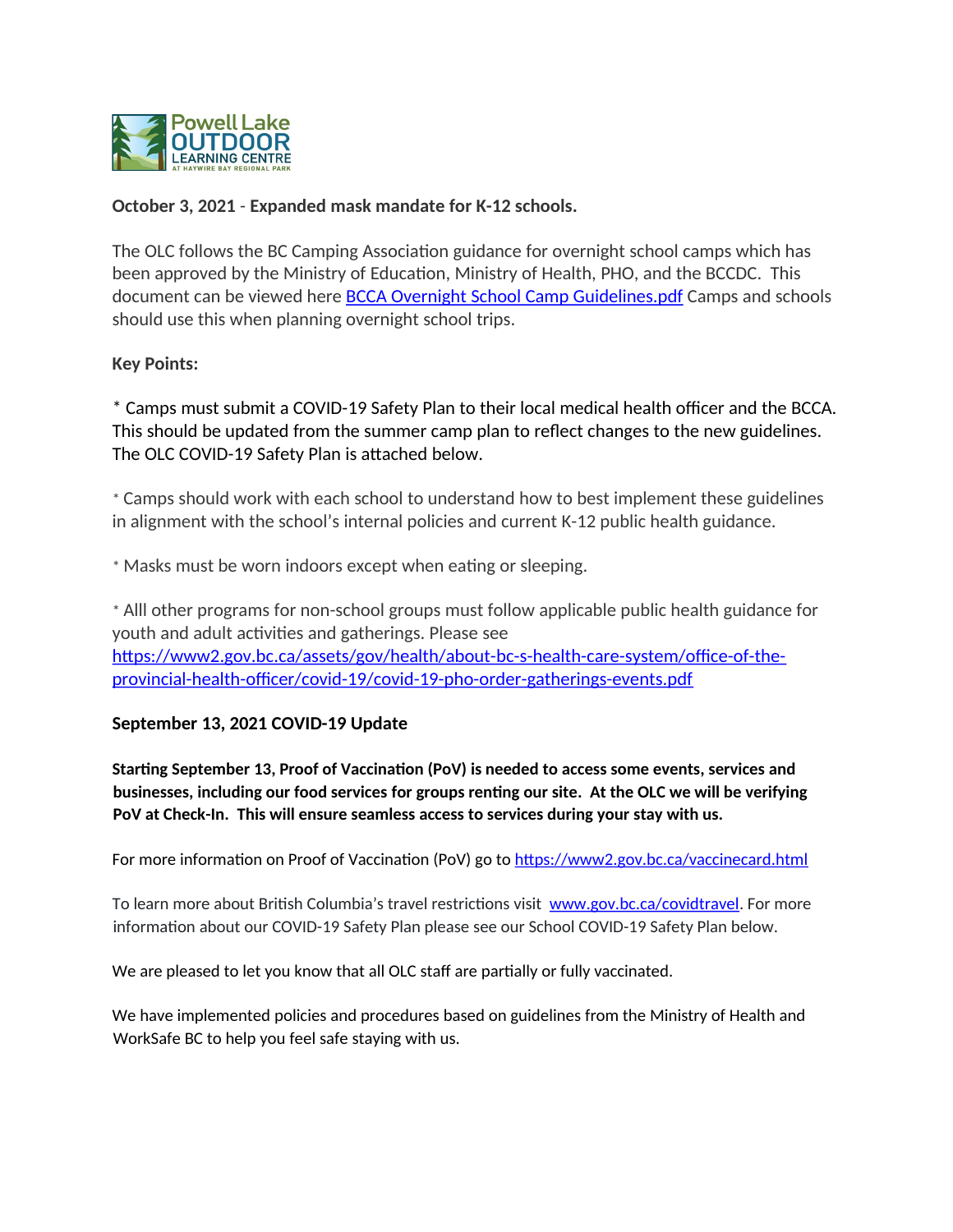

#### **Dining**

- This fall food services are open to registered guests only. PLEASE NOTE: our Rooms do not have kitchen facilities or refrigerators.
- Canoe Room dining is open for meals at set times ONLY for Registered Guests who have shown PoV. Everyone is required to hand sanitize and mask up when not seated at your table.

#### **Property Wide Protocols**

- OLC employees are following WorkSafe BC guidelines for use of PPE and physical distancing.
- Frequent disinfecting process and schedule of high touch point surfaces.
- Guests and staff are encouraged to keep 2 m physical distance with anyone not in their family group.
- Hand sanitizing stations are located throughout the property and at activity locations.
- Please wash your hands before leaving your accommodation and when returning to it.

#### **Accommodation**

- $\bullet$ Guests staying in cabins - you are required to show PoV at Check-in in order to access OLC services, including food services. Please be aware there is no food service at our location for people who are unvaccinated. Rooms do not have refrigerators or cooking facilities.
- All non-essential materials have been removed from the cabins. Please bring your own books and games as our normal lending items are not available.
- Cabin kitchen (The Nest) includes essential kitchenware only and no food items (Please bring your own coffee, tea, sweeteners, salt, pepper etc). All dishes and cookware will be recleaned after each guest's departure but please leave it clean and put away after use.

#### **Housekeeping Service**

- Housekeepers are not permitted to enter your rooms and cabins during your stay. Additional towels or linens are available upon request.
- Our thorough cleaning procedures will continue with updates to meet new guidelines.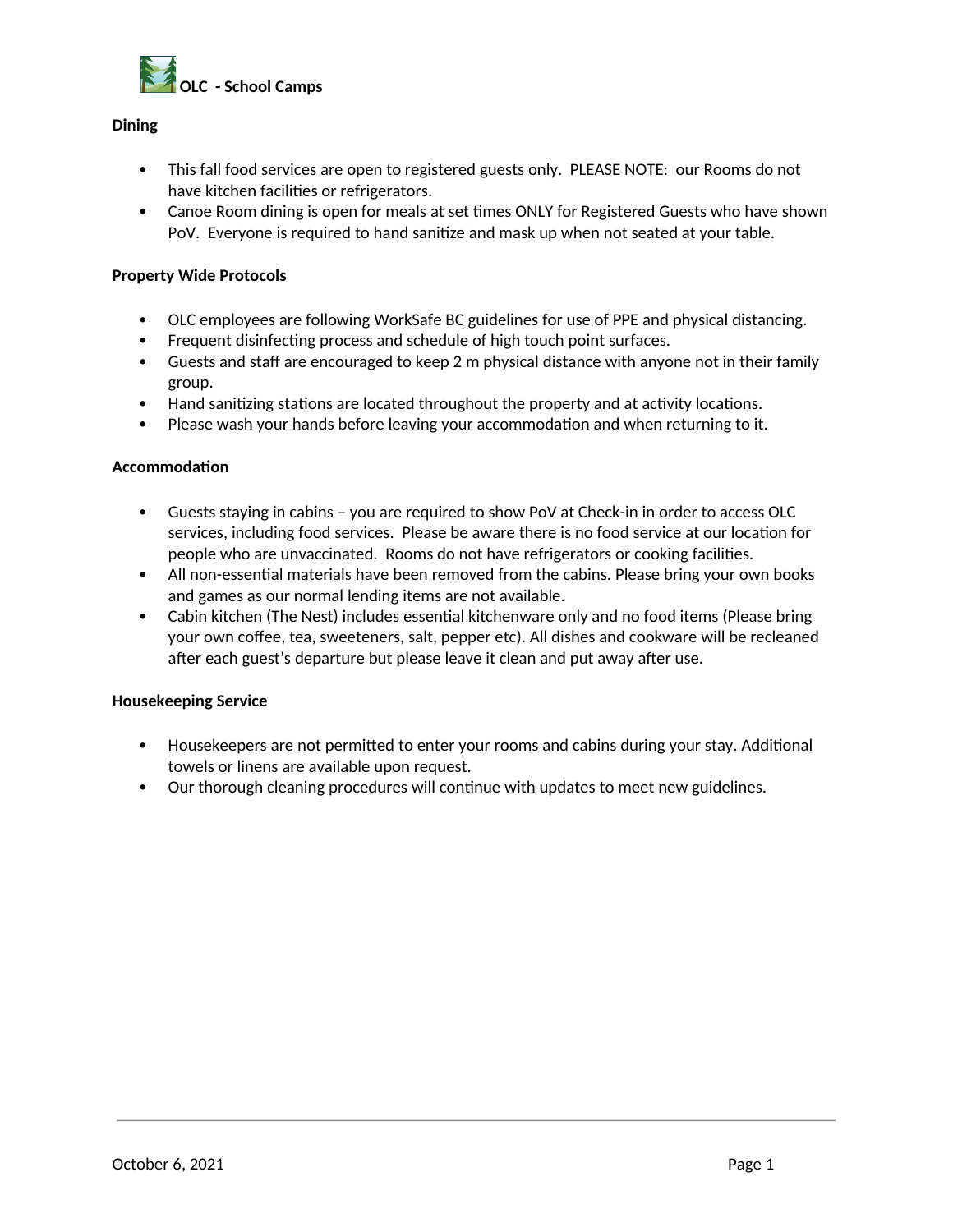



# **Overnight School Programs COVID-19 Safety Plan**

October 6, 2021

**Contact person: Hugh Prichard** 

Office:

Email: hugh.prichard@sd47.bc.ca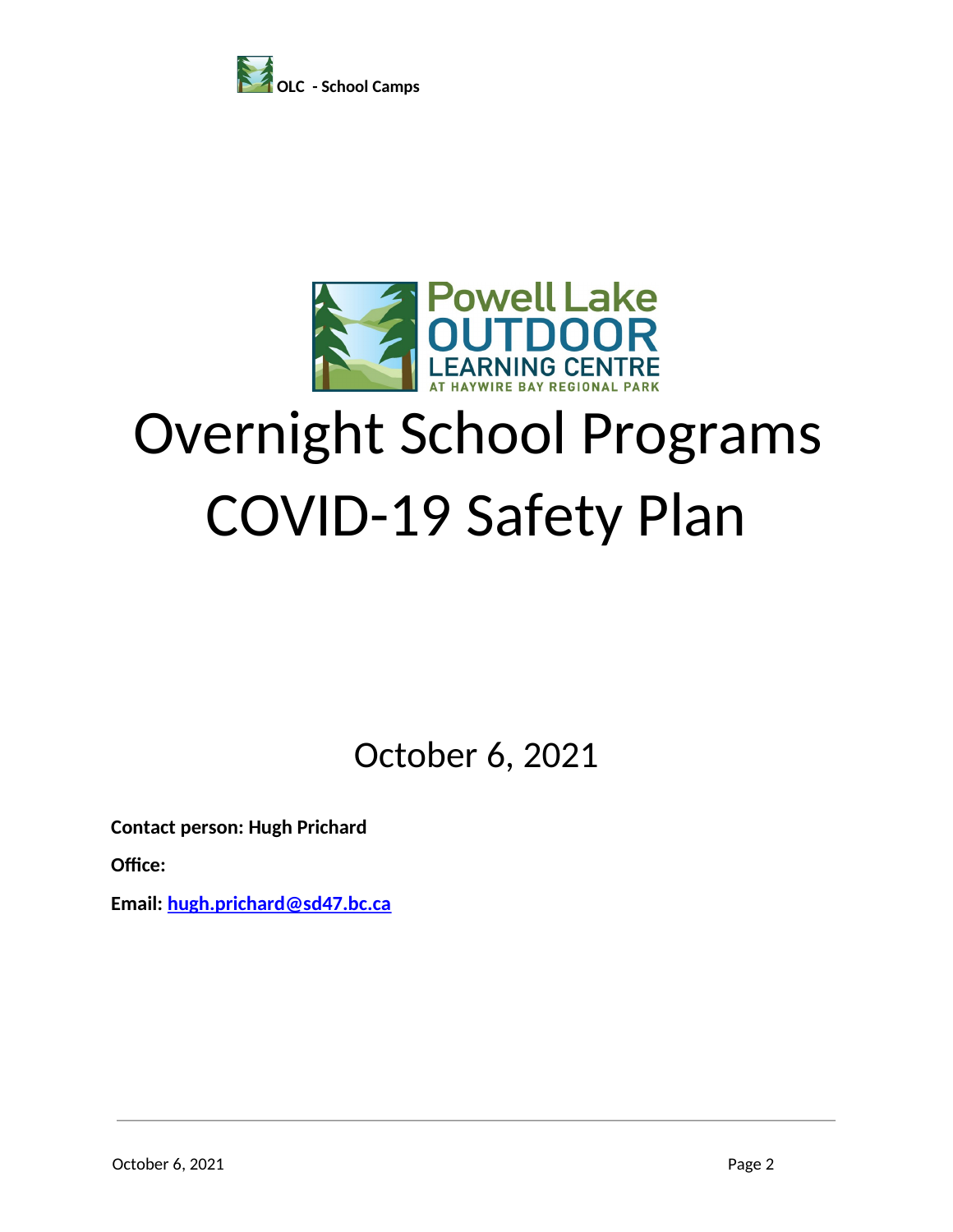

### **Introduction**

These guidelines are based on the BC Camps Association guidance for overnight school camps that have been approved by the BCCDC, PHO, Ministry of Health, and the Ministry of Education.

### **School Camp Population**

#### **Camper Groups**

Schools will decide the composition of camper groups for sleeping accommodations and activities.

#### **Camper Accommodation**

Students stay in both indoor accommodation and in tents or under tarps while on out-trip. The school will decide rooming arrangements based on the accommodation provided. OLC is providing more accommodation for the size of the group than usual to allow for lower density.

- Ventilation is optimized by use of screen doors and screened windows as weather conditions permit.
- Cabin access is limited to the students or school staff residing in that cabin.
- Masks are to be worn in accommodation units until going to sleep.
- Sleeping accommodations provide for at least 1 metre physical distance between the heads of individuals.
- Individuals should sleep head to toe in bunk beds and side by side beds to maximize space between them. For end-to-end beds individuals should sleep toe to toe.
- Tent or tarp accommodation on camping trips will be with the same group of campers for the duration of the camp. Campers should sleep head-to-toe.

#### **Program Space and Minimizing Unintentional Physical Contact**

Activities will make use of available space to minimize unintentional physical contact.

- If there is more than one school on property there is no planned interaction between schools. Activities are conducted within a single school, cabins are assigned to a single school, and meal times are structured to stagger schools in the dining room. In September and October 2021 there is only one school attending at a time.
- Canoeing, kayaking, rock climbing, hiking, and other outdoor activities do not require significant modifications to minimize physical contact between participants.
- In the event of severe inclement weather, campers will be allowed to participate in indoor programming and masks must be worn. Indoor spaces will have enough room for the intended activity without involuntary physical contact. Indoor spaces should be ventilated as much as possible.
- Hand hygiene will be practiced before and after activities and at least after using the restroom and before and after eating.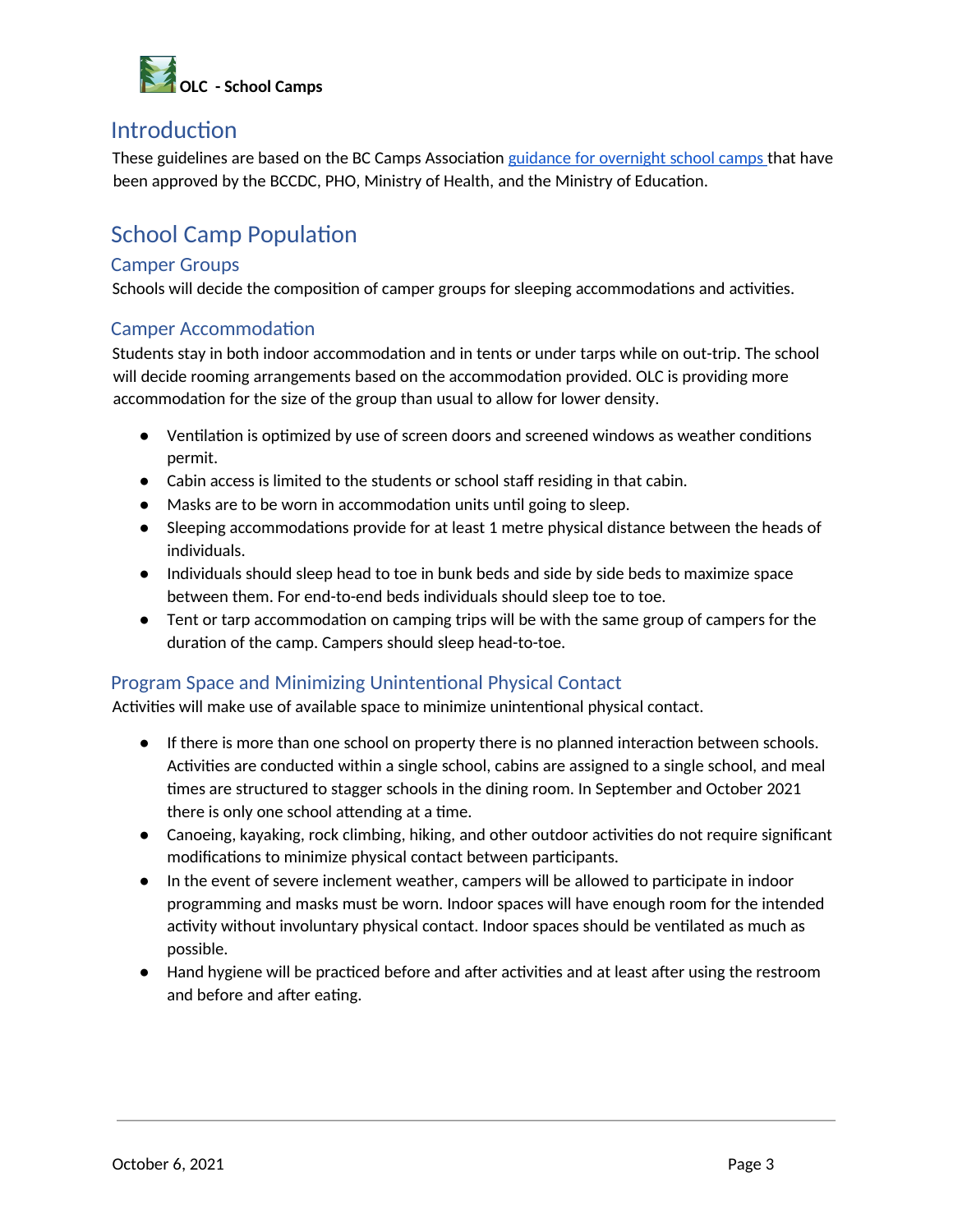

# **Camp Personnel**

#### **Staffing Responsibilities**

OLC staff are required to follow WorkSafeBC policies and protocols for communicable disease prevention measures, including the use of masks indoors. Masks are not required to be worn outdoors.

- OLC has implemented a mandatory vaccination policy for staff. All employees must have received at least their first dose by September 13 and their second dose by October 24.
- Mask wearing is required indoors.
- Non-resident staff will avoid close interactions with campers or resident staff and must follow current public health guidance.
- Staff are expected to follow all current public health guidance during their time off.
- Staff are trained and aware of best practices to follow to mitigate the spread of disease during their time working and living at OLC.

#### **Staff Housing**

Camp staff are allowed to be accommodated on site so long as the following criteria are met:

- Where buildings have shared indoor spaces between non-household individuals, masks are required to be worn in common spaces.
- Arrange shared accommodations for individuals in the same household in such a fashion that beds are at least 2 metres apart and head-to-toe where possible. If beds cannot be at least 2 metres apart, use temporary barriers between beds, such as curtains, to prevent droplet spread while sleeping, and sleep head-to-toe.
- None of the residents in a shared accommodation can be ill or meet a criterion that requires isolation facilities (e.g., have returned from international travel but are not fully vaccinated).
- If a resident becomes ill, they will be moved to an area separated from other staff and campers. They are to follow the BCCDC guidance on When to get a COVID-19 test. The areas they were ill in will be cleaned and disinfected.
- If a resident tests positive for COVID-19, they will be sent home. If not feasible, they will complete their self-isolation on site. The staff person will seek necessary health care from their primary health care provider or a local medical clinic.
- Anyone identified by public health as close contacts will be supported to self-isolate or selfmonitor, as recommended by public health. This may include going home if feasible.
- PPE guidance should be followed in staff housing when relevant.

# **Camp Facility**

#### **Outdoor Spaces and Ventilation**

- Most outdoor education activities are conducted outdoors. The vast majority of the time students spend at OLC takes place outdoors with the exception of indoor dining and accommodation.
- $\bullet$  If a program or activity must occur indoors, the space should be ventilated as much as possible (e.g., keeping windows and doors open if weather permits) and the space suitable for preventing involuntary physical contact.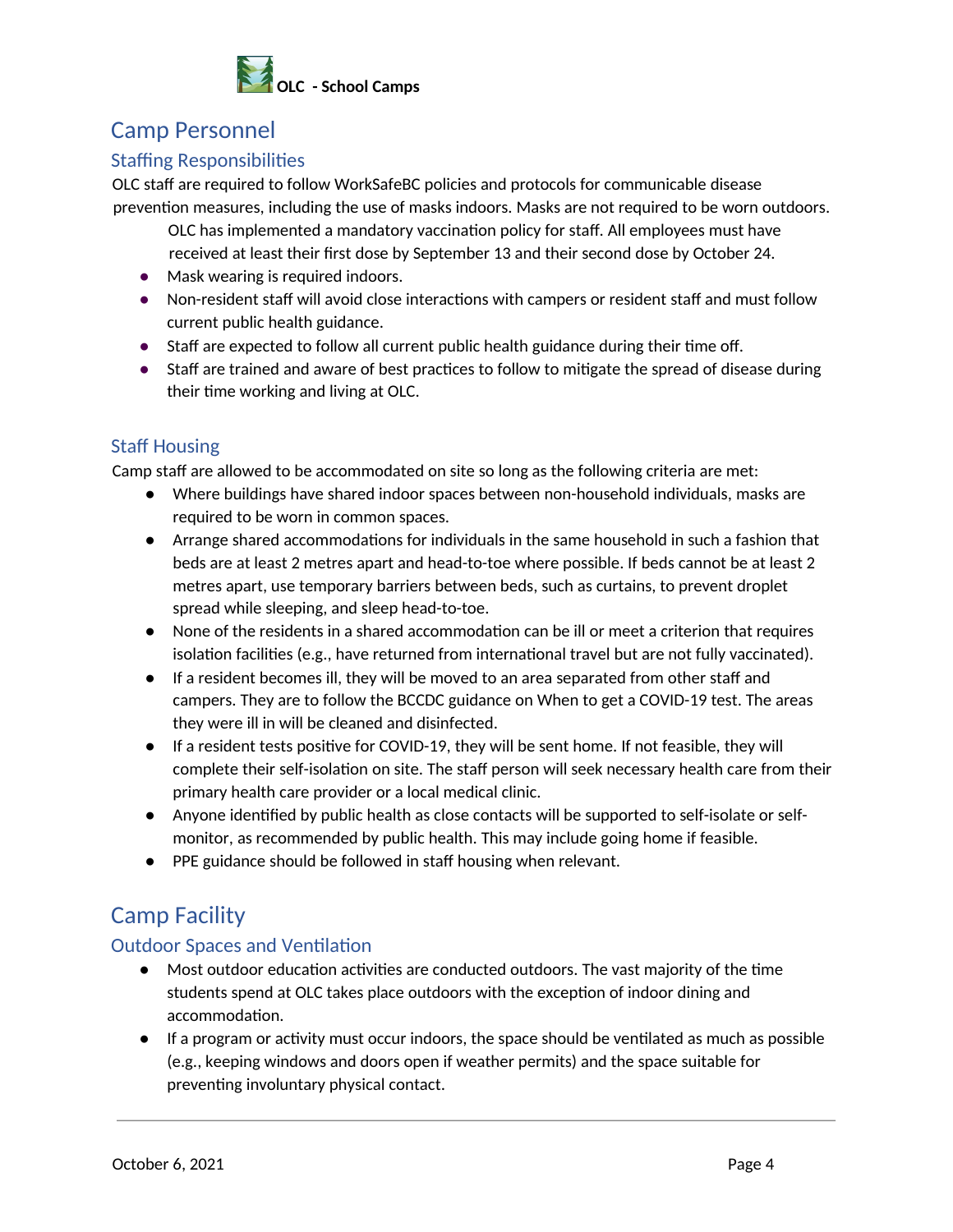

• Hand hygiene should be practiced before and after using shared equipment.

#### **Physical Markers and Barriers**

• A physical barrier is installed at the reception desk.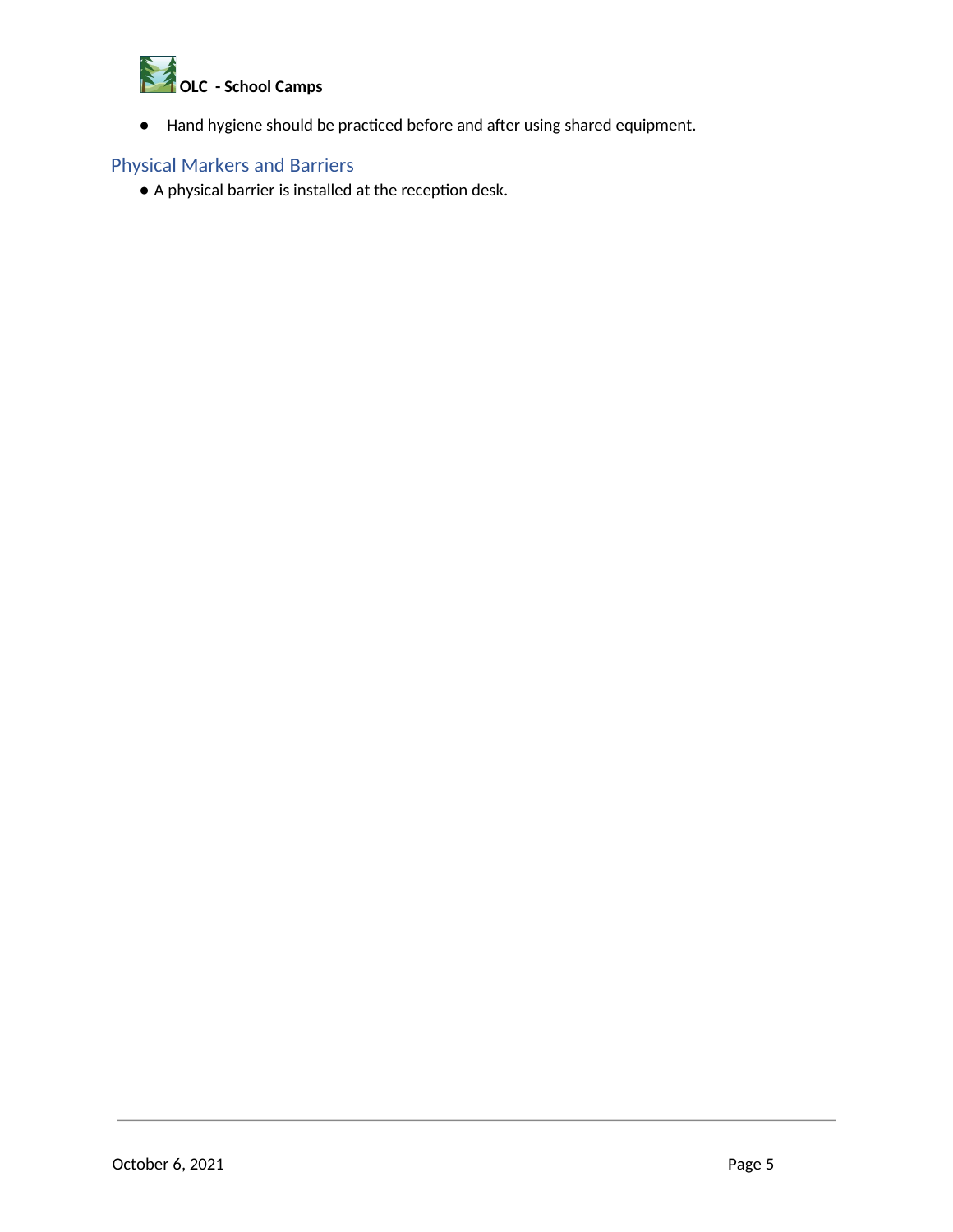

Signage and other markers are used to direct and remind staff, campers, and other guests of guidelines for hygiene, physical distancing, directional travel, and off limits areas.

#### **Cleaning Protocols**

OLC facilities are cleaned in accordance with the BCCDC's guidance for K-12 schools.

- Staff are trained on routine cleaning and sanitizing procedures for high touch surfaces, as well as appropriate laundry and linen handling procedures.
- Common areas and surfaces are cleaned daily.
- Disinfection is done when a sick person has been in contact with the surface.
- High contact surfaces such as door handles, light switches, hand railings, toilet handles, shared office equipment, and self-serve beverage stations are cleaned at least once daily.
- For cleaning, water and detergent (e.g. liquid dishwashing soap), or common, commercially available cleaning wipes, along with good physical cleaning practices (i.e. using strong action on surfaces) are used.
- For disinfection, common, commercially available disinfectants such as ready-to-use disinfecting wipes and pre-made solutions (no dilution needed) are used.
- Garbage containers in public areas will be emptied daily.
- Complete appropriate hand hygiene after cleaning.
- Wash hands before and after wearing gloves.
- Adequate hand-washing stations must be provided.

### **Health and Safety**

#### Vaccination

As stated earlier, all OLC employees are required to have received at least their first vaccination as of September 13. Most employees are fully vaccinated with two doses. K-12 staff and students are not required to show proof of vaccination but they are strongly encouraged to be vaccinated. Other guests are required to show proof of vaccination at check-in to access services including our dining room.

#### **Illness Policy**

- OLC sick-leave and absence policy discourages employees from reporting to work while sick. Additional paid sick time days and an expectation to assist in other departments on an as needed basis helps to ensure continuity of coverage if an employee is not able to report to work.
- Schools are not financially penalized for a reduction in the number of students due to illness.

#### **Registration & Cancellation Policies**

- School deposits were not required this year until after the Ministry of Education announced that overnight school trips were permitted. There is no cancellation fee for individuals not attending camp.
- All students and school staff are strongly encouraged to be vaccinated against COVID-19.
- Proof of vaccination by students and teachers is not required.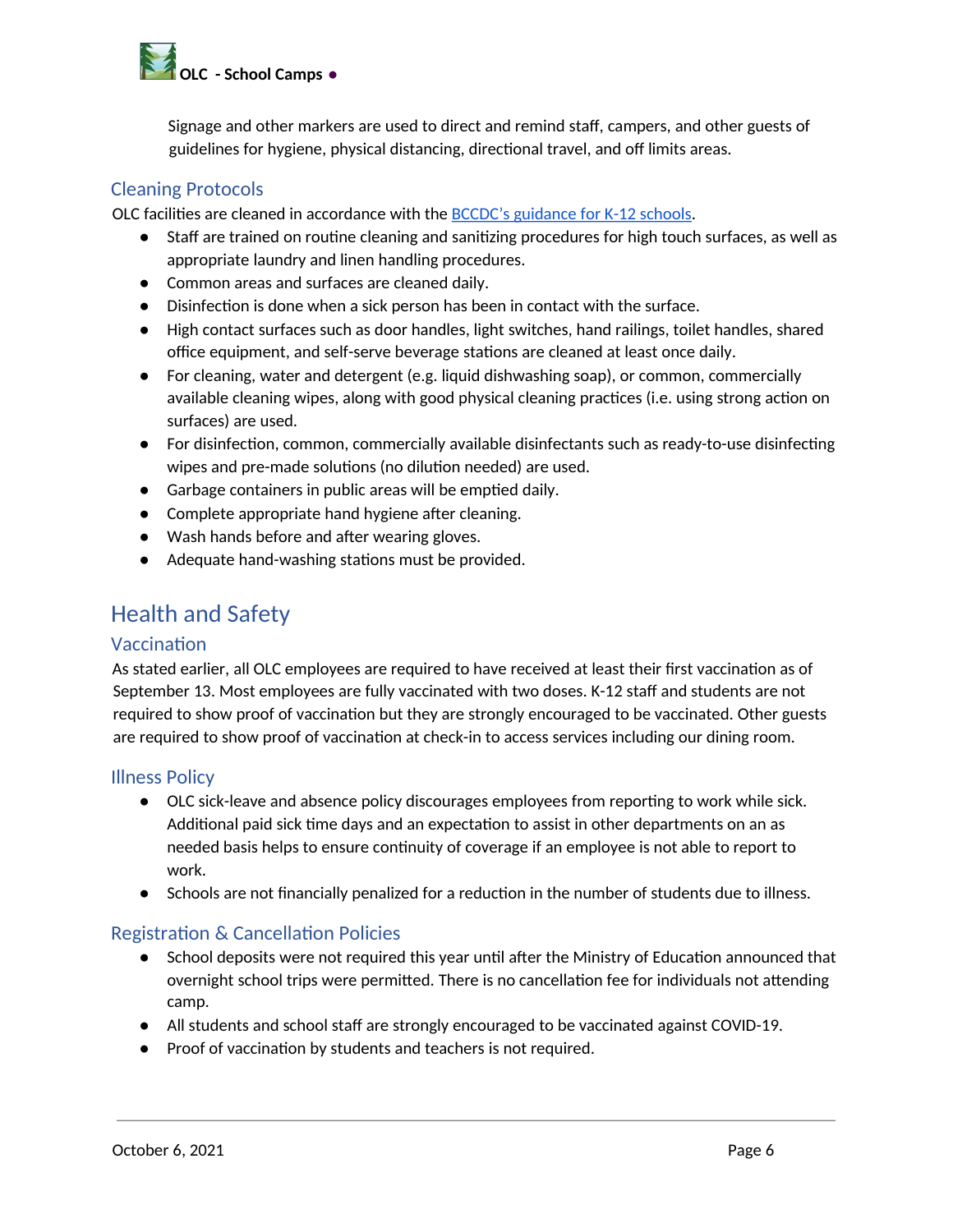

#### **Record Keeping**

Existing record keeping practices are effective for the purpose of contact tracing.

- Activity schedules by group are kept for a period of years. Schedules include where each camper is during each day, the names of all group members and staff persons, meal times, and transportation.
- Accommodation floor plans indicating who occupies which room are kept on file with activity schedules.
- Transportation seating plans are now being kept for OLC provided transportation.
- First aid, occurrence of illness, and other medical records are kept for any illness, injury or near miss involving campers or staff.
- Outside visitors must sign the guest book and registered guest information is on file on our reservation system.
- Instructors will record in their logbook that a daily health check of students has been done. If a medical form is filled out it will be kept on file for a minimum of 45 days after the camp.

#### **Gatherings**

OLC hosts tourism guests, post-secondary groups, and other visitors in accordance with the appropriate Orders from the PHO.

# **Visitors, Parents and Caregivers**

The likelihood of COVID-19 presence on a school camp will be significantly reduced through our precamp screening measures. However, we will also enact the following layers of defence to further mitigate risk.

#### **Visitor Policies**

Powell Lake Outdoor Learning Centre is a tourism and education resort and guests, delivery persons, contractors, and other non-staff (e.g. visitors) will be present. ALL campers will have very little interaction with visitors. All visitors should confirm that they have no symptoms of illness and are not required to self-isolate before entering.

- Signage at all entry points states masks must be worn indoors and not to enter if feeling ill.
- Visitors must sign the guest book with name, date, and contact information.
- Guest contact information is kept with their booking information.
- All visitors should wear a mask and maintain physical distance in accordance with current public health guidance.

#### **Student and Parent or Caregiver Education**

The school is the primary contact for students and parents prior to the OLC camp. The school will communicate relevant information to the student and their caregiver prior to the camp. On the first day at camp students and staff/parent chaperones will be provided training that will address safety measures and procedures, physical distancing, proper hygiene practices and monitoring and reporting illness.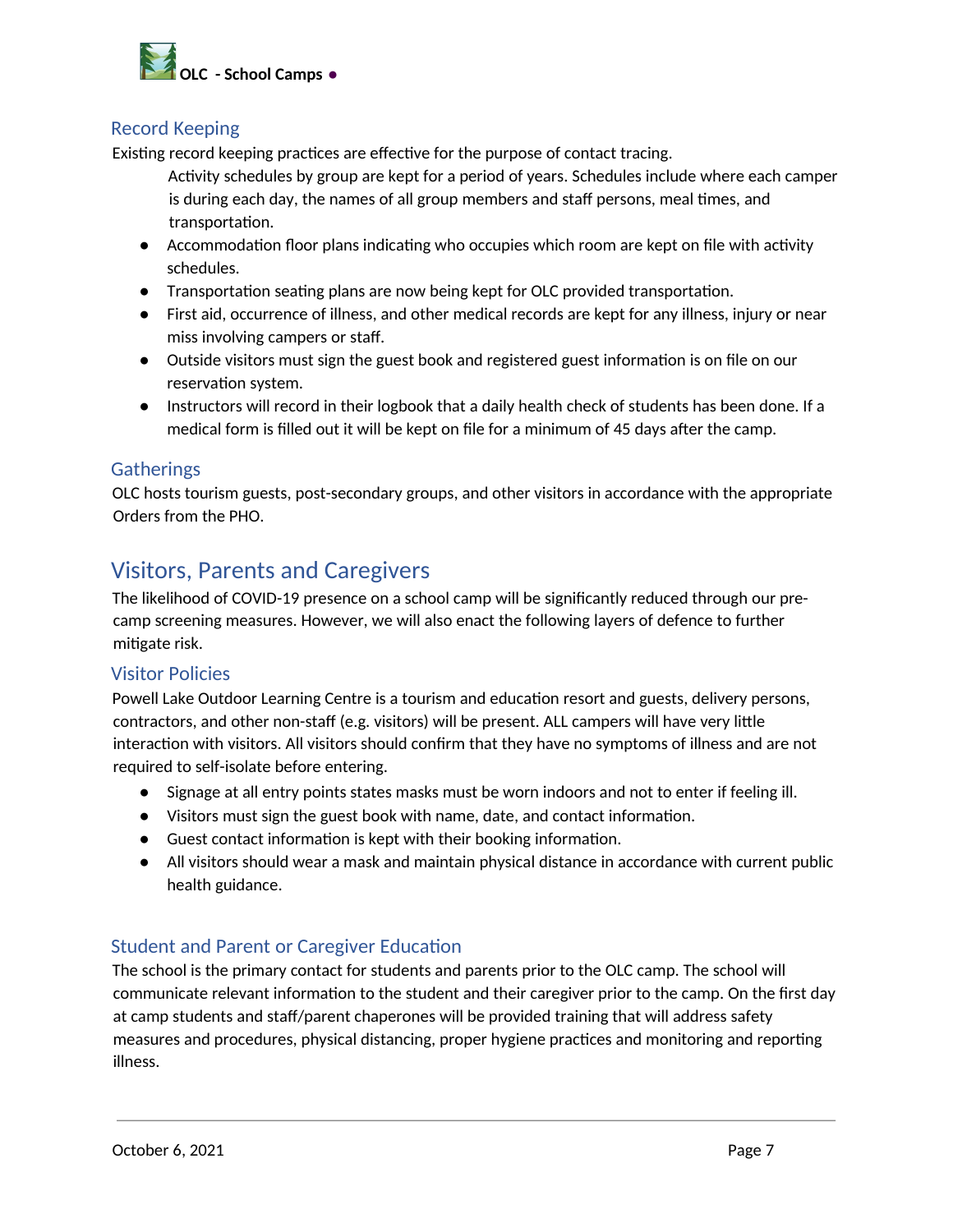

#### **Drop-off and Pick-up**

• Drop-off and pick-up at the beginning and end of the camp session for school groups is typically by coach bus in the main parking lot. Coach drivers have access to a public washroom and must follow all mask and hygiene protocols.

If there is more than one school in attendance the bus times are staggered to prevent crowding in the loading zones.

• The school is responsible for booking and managing transportation to and from OLC.

# **Programs and Operations**

#### **Program Activities**

- Almost all scheduled activities take place outdoors in small consistent groupings.
- Foul weather contingency plans include outdoor covered areas for bouldering and teamwork initiatives.. Shared indoor spaces have enough room to carry out the intended activity without involuntarily physical contact with another person. K-12 mask guidance is followed.
- Activities minimize unintentional physical contact.
- Shared equipment is cleaned daily and/or stored in open air outdoor spaces exposed to the elements (i.e. canoe paddles)
- OLC property and facilities have multiple locations for indoor and outdoor activity spaces to reduce crowding.
- Singing indoors is not permitted.
- The principles of vaccination for all eligible people, outdoor spaces, no crowding, and good hygiene are the primary layers of protection for all indoor and outdoor activities.
- Backcountry/wilderness out-trips apply these guidelines and comply with the Out-Tripping standards in the **BCCA 2021 Accreditation Standards**.
	- Members of a backcountry/wilderness out-trip can share tents and be part of a food group.

#### **Transportation**

- The school is responsible for arranging transportation to and from OLC and must follow K-12 guidance.
- Group transportation is for unavoidable purposes such as travelling to hiking trailheads and canoe or kayak launch sites.
- Masks must be worn by K-12 students and staff prior to boarding vehicles and hand sanitizer is provided before and after unloading.
- Passengers are spaced out as much as possible within the available space of the vehicle. Passengers should sit in the same seat if transportation is used more than once to limit close contacts.
- Frequently-touched surfaces are cleaned and disinfected at least 1x/day and when visibly dirty. These include items touched by larger numbers of people (e.g. door handles, hand rails, etc.). Surfaces touched by fewer people (e.g. seats) should be cleaned 1x/day. Other general cleaning should occur in line with regular practices.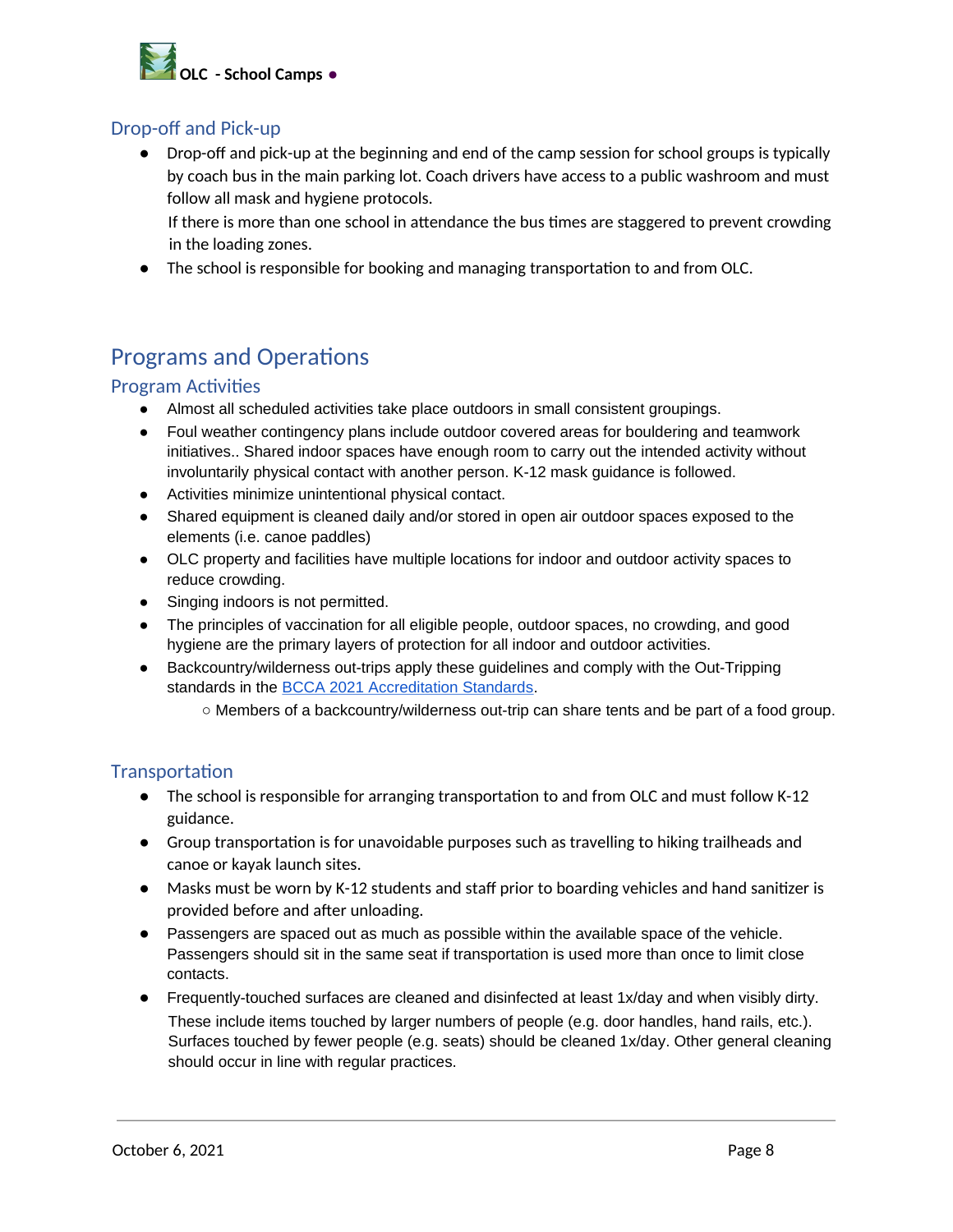

- Passengers must sanitize or wash their hands before loading the vehicle.  $\bullet$
- Loud talking or singing in enclosed spaces like vehicles is not allowed.  $\bullet$
- Contracted transportation providers are not planned. They would be expected to follow proper cleaning procedures.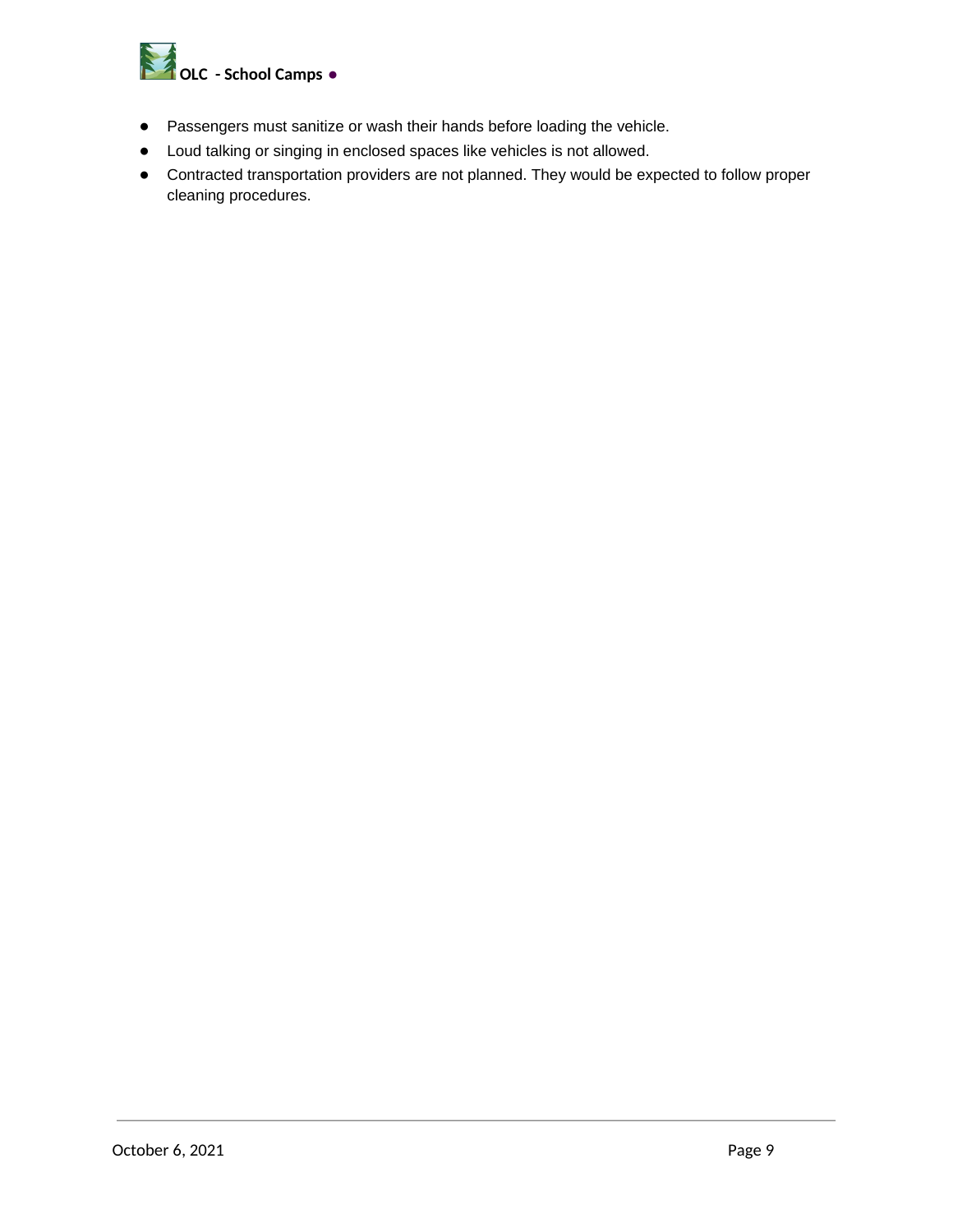# **OLC** - School Camps

#### **Food Service Protocols**

- Food services must adhere to current WorksafeBC guidance for restaurants, cafes, and pubs.
- Food Safety Legislation continues to apply as relevant.
- Food handlers will regularly wash hands. This includes but is not limited to, before starting work, before preparing or handling food, after handling waste, after using the toilet, after blowing their nose, sneezing and coughing, after drinking or eating, and upon leaving the kitchen area.
- All staff are required to wear face masks at all times in the kitchen unless they are working alone, change into clean work clothes prior to meal preparation and change out of work clothes upon leaving the kitchen area.
- Proof of vaccination is not required by students or school staff.
- School students, school staff and OLC instructors working with the school eat at a separate meal seating than other OLC staff and guests. Other guests must show proof of vaccination for dining.
- Self-serve food and beverage stations provide:
	- $\circ$  Hand washing facilities or alcohol-based sanitizers within easy reach of the station.
	- Signs reminding patrons to wash or sanitize their hands before touching self-serve food, drink or other items, are posted at the self-serve station.
	- $\circ$  High touch surfaces at the station, and utensils that are used for self-serve, are regularly cleaned and sanitized.
- All persons will practice proper hand hygiene upon entry to the dining hall and after eating.
- Food is self-served at a buffet. Masks must be worn in the dining room except when seated and eating.
- Separate meal times and staggered arrivals ensures there is no gathering or crowding of campers and staff.
- Singing is not permitted in the dining room.
- Food and beverage should not be shared.
- Food for camping trips is packed by the out-trip food coordinator with consideration for dietary needs, allergies, and suitability for the type of trip.

#### **First Aid**

- The FA attendant and patient will wear masks while care is being provided, if tolerated.
- When possible, the FA attendant should guide the patient to do their own first aid (e.g. an older camper could put on their own band-aid).
- We will use approved procedures, mask, gloves, and eye protection for all first aid applications.
- If CPR is required, a pocket mask with a viral filter to protect the first aider from possible infection will be used.
- OLC instructors carry Panbio COVID-19 Rapid Test kits to conduct a test in the field. A rapid test is a useful tool for decision making in the field but it is not a definitive test and is not a substitute for a certified test result.
- The WorkSafeBC information sheet will be used to provide information on safely treating patients during the COVID-19 pandemic.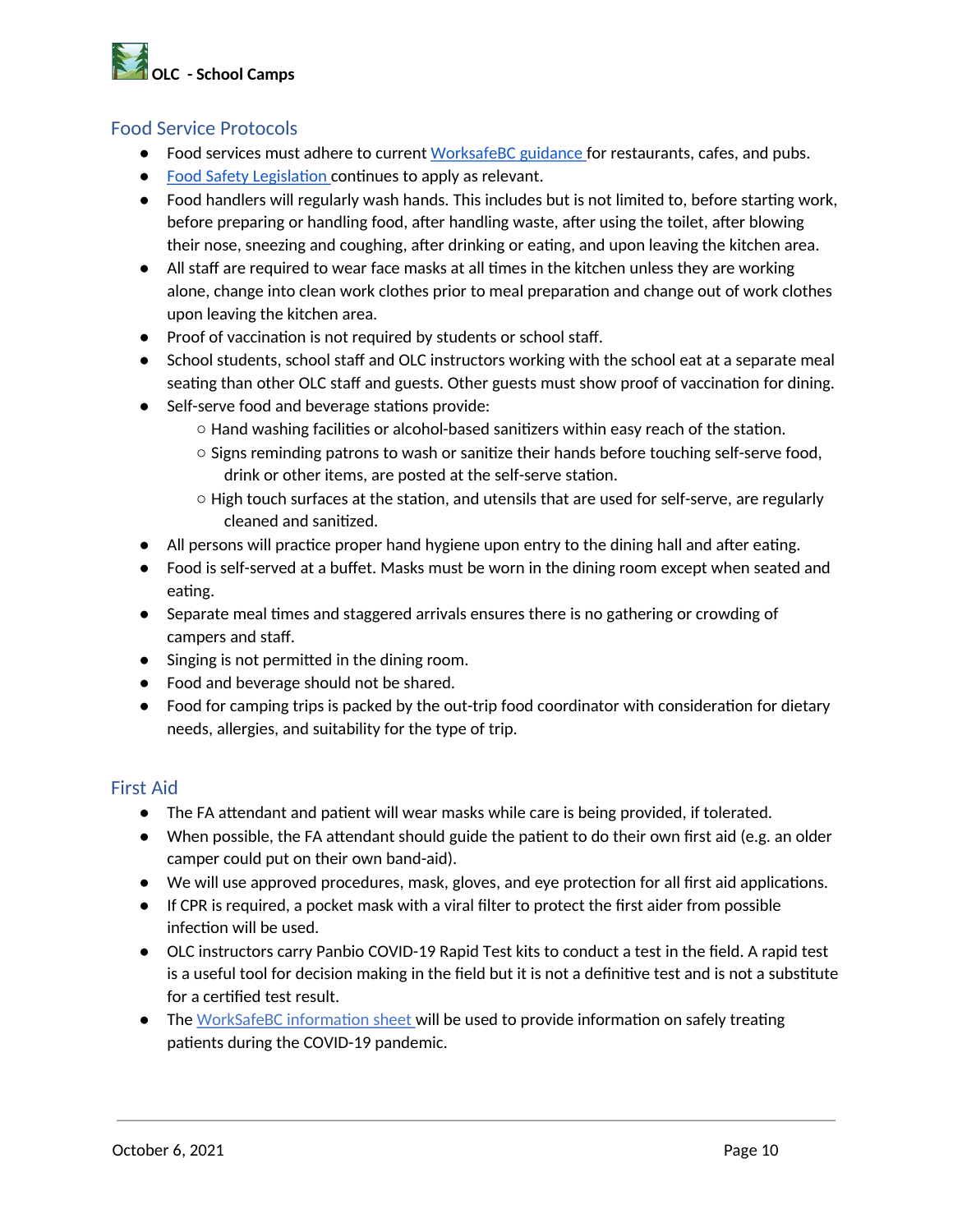

# **Health Checks and Responding to Symptoms**

#### Pre-Camp & Daily Health Check

OLC works closely with each school to align with K-12 guidance and the school's specific policies. Parents should monitor their child's health daily and not send them to school or to camp if they are ill.

Staff, teachers, and students will be screened daily for COVID-19 symptoms. Any person with a failed screening will be immediately isolated and the procedures for What To Do When Symptoms Develop At Camp followed.

All persons will be screened daily for the following COVID-19 symptoms:

- Fever or chills
- $\bullet$  Cough
- Loss of sense of smell or taste
- Difficulty breathing

Other symptoms may include:

- Sore throat
- Loss of appetite
- Extreme fatigue or tiredness
- Headache
- Body aches
- Nausea or vomiting
- Diarrhea

See Symptoms (bccdc.ca) for more details.

- Instructors will record that a health check has been done and keep records of any symptoms that are reported.
- Any person with a failed screening will be immediately moved to a supervised (if appropriate) space where they can wait comfortably that is separated from others and the procedures for What To Do When Symptoms Develop At Camp followed.

#### Self-Isolation

The following campers, staff, or other persons are required to stay home and self-isolate:

- Anyone experiencing symptoms of illness should stay home and follow public health guidance when experiencing COVID-19 symptoms.
- Anyone who has travelled outside of Canada should follow federal travel requirements when reentering Canada.
- Anyone who lives in a household with someone who has COVID-19.
- Anyone who has been identified by Public Health as a close contact of someone with COVID-19.
	- $\circ$  If a person is found to be a confirmed case of COVID-19, public health staff will ensure there is robust contact tracing and management of any clusters or outbreaks.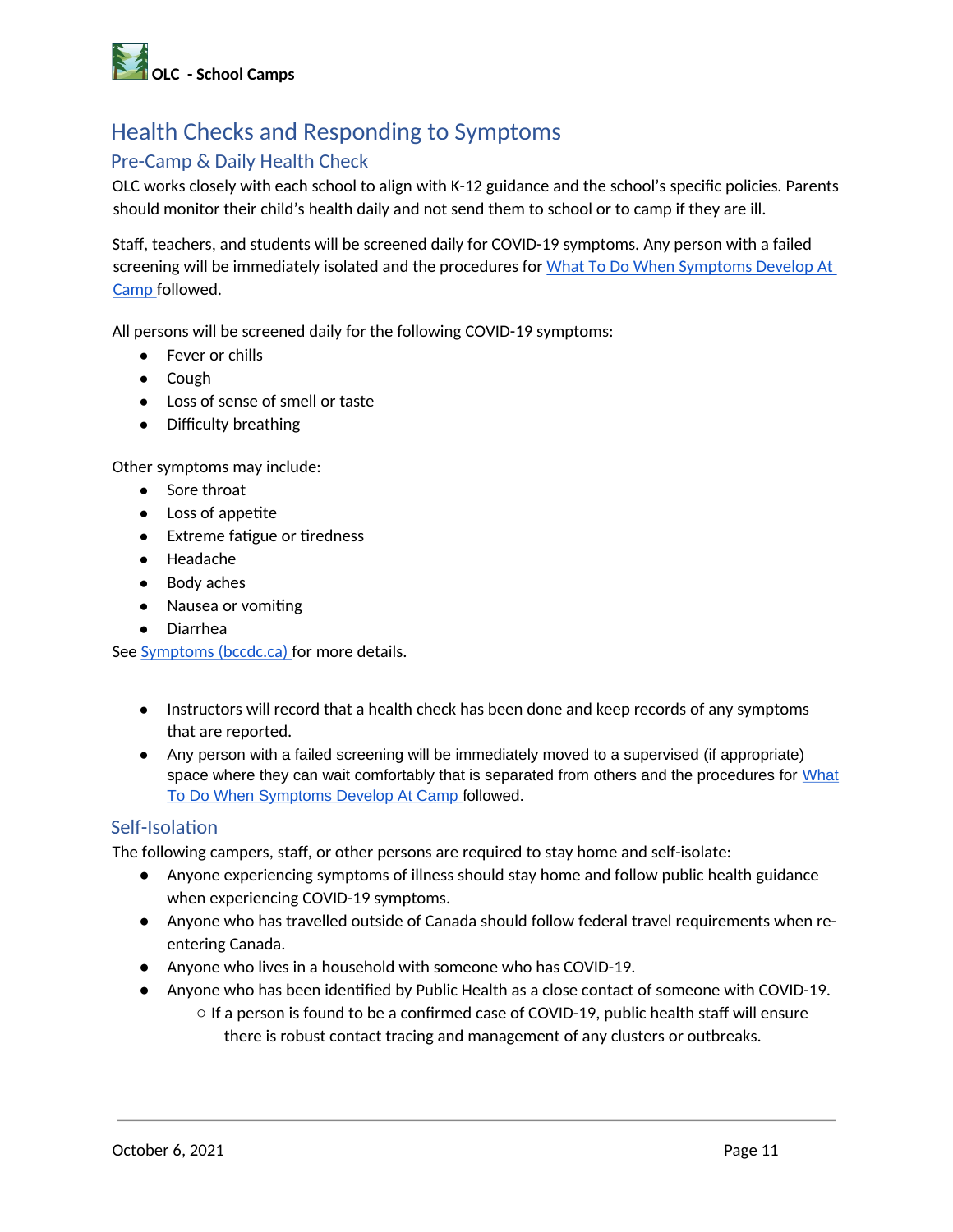# **AND CONSTRUCTED**

 $\circ$  Public health will also ensure that children, staff, and parents/caregivers have access to healthcare providers and that appropriate supports are in place.

#### What To Do When Symptoms Develop At Camp

- If a camper or staff member develops symptoms of illness they will be isolated away from others immediately, and arrangements made for a COVID-19 test (if recommended). OLC has Panbio rapid test kits for emergency use.
- The person will remain in isolation until test results are returned:
	- If the person tests positive, they will need to be picked up from camp by their caregiver  $\mathbf{o}$ within 24 hours. Provincial health authorities will be notified.
	- o If the person tests negative and symptoms resolve, they can return to programming.
	- o While waiting for a sick child to be tested or picked up, a staff member should stay with the child in a room isolated from others or at least 2 metres from others if a separate room is not available. The staff person should remain as far away as possible from the child (preferably at least 2 metres). A mask should be worn by both the camper (if tolerated) and the staff person. o A sick staff member should isolate themselves in their accommodation or a private room until a COVID-19 test can be arranged.
	- o Anyone who is rapidly getting more ill or seeming to be in distress should be seen by medical personnel as soon as possible, with 911 called if necessary.
- If anyone who has entered the camp facility is diagnosed with COVID-19, they should follow public health authority advice.
- Any potential cases or cluster of illness among the camp staff or campers will be reported to the North Island local medical health officer, Dr. Charmaine Enns.
	- o During business hours 250-331-8591 o After hour emergencies to reach the MHO on call 1-800-204-6166

# Personal Health Practices & PPF

#### **Hand Hygiene**

Proper hand washing with plain soap and water reduces the spread of illness. Everyone should practice diligent hand washing when arriving at camp, before and after eating, and before leaving. Throughout the day, hands should be sanitized with soap and water or alcohol-based hand rub.

- Students and staff have access to sinks in their accommodation, public washrooms and an  $\bullet$ outside handwashing station for hand washing with soap and water. Soap and water are preferred over hand sanitizer when hands are visibly dirty.
- Alcohol-based hand sanitizer dispensers containing at least 60% alcohol are installed at entry points to accommodation buildings, the dining hall, administration building, outhouses, and carried in the field by instructors.
- Students and staff are instructed to wash hands before and after meals, after using the washroom, when transportation is provided, and after activity sessions.

#### **Respiratory Etiquette**

Students and staff are taught to cough and sneeze into their elbow. Used tissues should be thrown away and hand hygiene performed immediately.